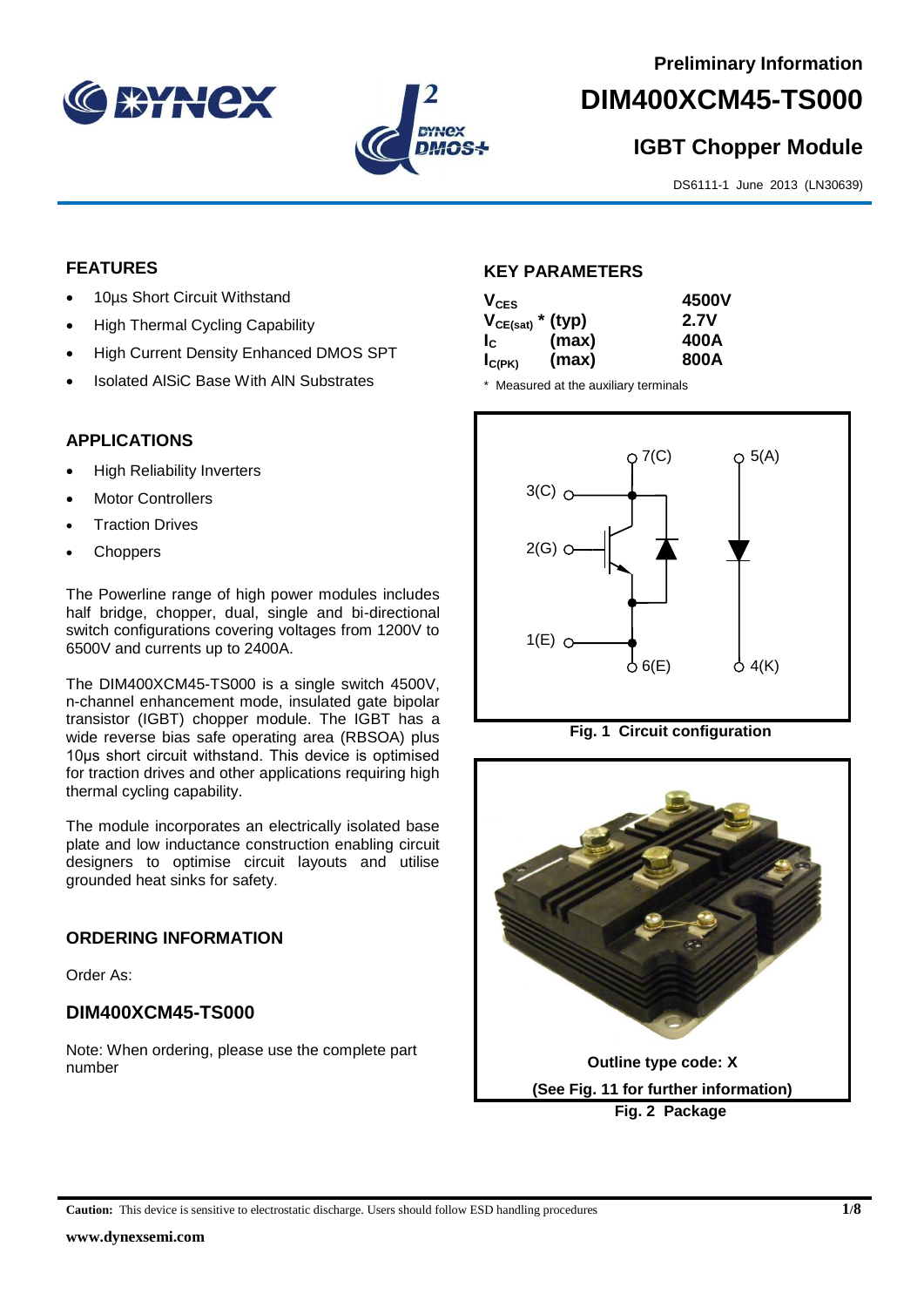#### **ABSOLUTE MAXIMUM RATINGS**

Stresses above those listed under 'Absolute Maximum Ratings' may cause permanent damage to the device. In extreme conditions, as with all semiconductors, this may include potentially hazardous rupture of the package. Appropriate safety precautions should always be followed. Exposure to Absolute Maximum Ratings may affect device reliability.

#### **Tcase = 25°C unless stated otherwise**

| Symbol            | <b>Parameter</b>                  | <b>Test Conditions</b>                                   |      | <b>Units</b> |
|-------------------|-----------------------------------|----------------------------------------------------------|------|--------------|
| $V_{CES}$         | Collector-emitter voltage         | $V_{GF} = 0V$                                            | 4500 | V            |
| $V_{GES}$         | Gate-emitter voltage              |                                                          | ±20  | V            |
| $I_{\rm C}$       | Continuous collector current      | $T_{\text{case}} = 90^{\circ}$ C                         | 400  | A            |
| $I_{C(PK)}$       | Peak collector current            | 1ms, $T_{\text{case}} = 120^{\circ}$ C                   | 800  | A            |
| $P_{\text{max}}$  | Max. transistor power dissipation | $T_{\text{case}} = 25^{\circ}C$ , $T_i = 125^{\circ}C$   | 4.16 | kW           |
| $I^2t$            | Diode $I^2t$ value                | $V_R = 0$ , $t_p = 10$ ms, T <sub>i</sub> = 125°C        | 50   | $kA^2s$      |
| V <sub>isol</sub> | Isolation voltage - per module    | Commoned terminals to base plate.<br>AC RMS, 1 min, 50Hz | 7.4  | kV           |
| $Q_{PD}$          | Partial discharge - per module    | IEC1287, $V_1$ = 4800V, $V_2$ = 3500V, 50Hz RMS          | 10   | рC           |

#### **THERMAL AND MECHANICAL RATINGS**

| Internal insulation material:     | AIN              |
|-----------------------------------|------------------|
| Baseplate material:               | <b>AISiC</b>     |
| Creepage distance:                | 56 <sub>mm</sub> |
| Clearance:                        | 26mm             |
| CTI (Comparative Tracking Index): | >600             |

| Symbol                        | <b>Parameter</b>                                                                                       | <b>Test Conditions</b>                       | Min            | Typ.           | <b>Max</b>  | <b>Units</b> |
|-------------------------------|--------------------------------------------------------------------------------------------------------|----------------------------------------------|----------------|----------------|-------------|--------------|
| $R_{th(i-c)}$                 | Thermal resistance – transistor                                                                        | Continuous dissipation -<br>junction to case |                |                | 24          | °C/kW        |
| $R_{th(j-c)}$                 | Thermal resistance – diode (IGBT arm)                                                                  | Continuous dissipation -                     |                |                | 48          | °C/kW        |
| $R_{th(i-c)}$                 | Thermal resistance - diode (Diode arm)                                                                 | junction to case                             |                | $\blacksquare$ | 48          | °C/kW        |
| $R_{th(c-h)}$                 | Thermal resistance -<br>Mounting torque 5Nm<br>(with mounting grease)<br>case to heatsink (per module) |                                              |                | ۰              | 8           | °C/kW        |
| $T_i$<br>Junction temperature | Transistor                                                                                             |                                              | $\blacksquare$ | 125            | $^{\circ}C$ |              |
|                               | Diode                                                                                                  |                                              | ۰              | 125            | $^{\circ}C$ |              |
| ${\mathsf T}_{\text{stg}}$    | Storage temperature range                                                                              |                                              | $-40$          | $\blacksquare$ | 125         | $^{\circ}C$  |
|                               |                                                                                                        | Mounting - M6                                |                |                | 5           | Nm           |
|                               | Screw torque                                                                                           | Electrical connections - M4                  |                | $\blacksquare$ | 2           | Nm           |
|                               |                                                                                                        | Electrical connections - M8                  |                |                | 10          | Nm           |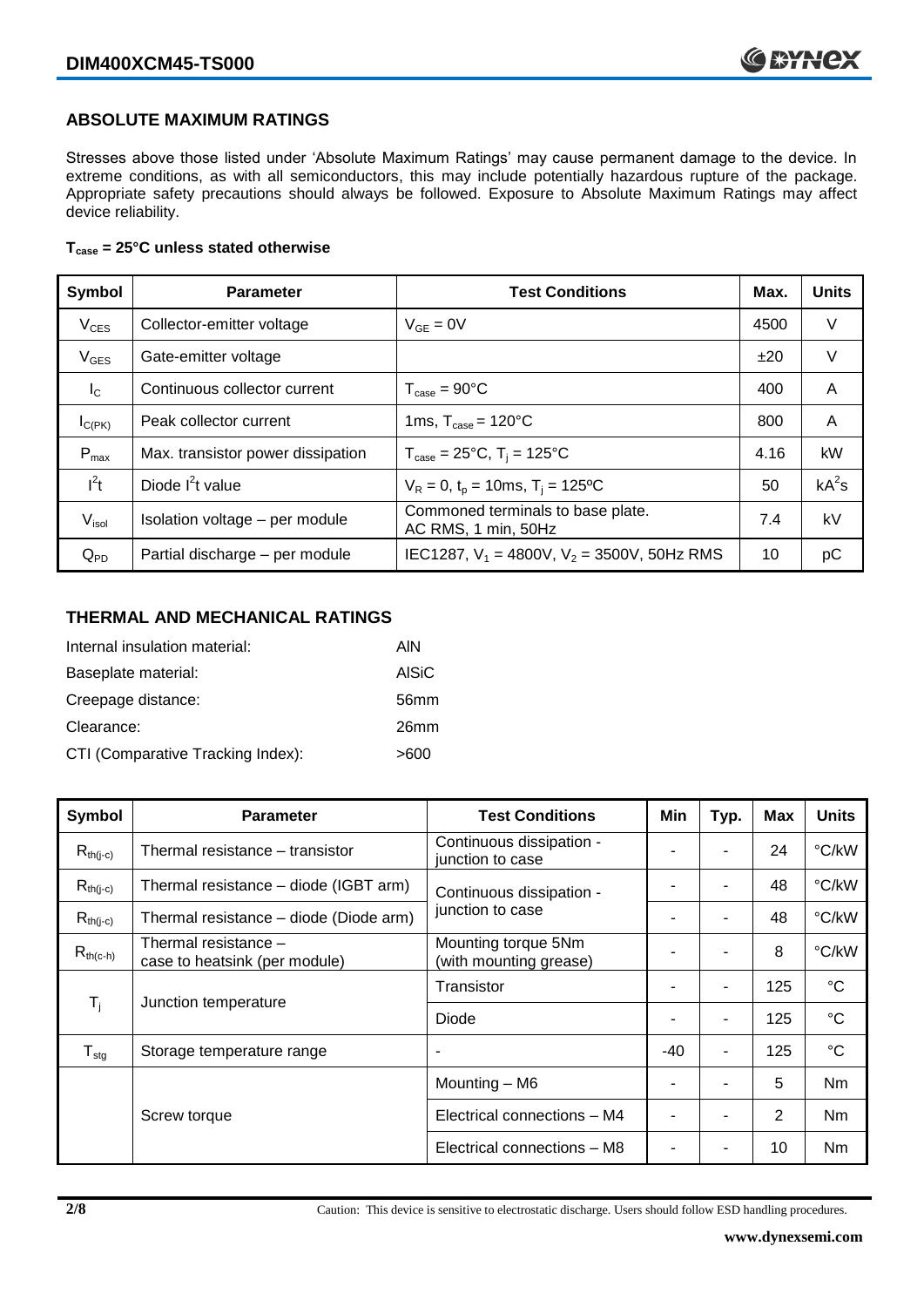# **ELECTRICAL CHARACTERISTICS**

#### **Tcase = 25°C unless stated otherwise.**

| Symbol             | <b>Parameter</b>                       | <b>Test Conditions</b>                                                                                                                                      | Min | <b>Typ</b> | <b>Max</b>   | <b>Units</b> |
|--------------------|----------------------------------------|-------------------------------------------------------------------------------------------------------------------------------------------------------------|-----|------------|--------------|--------------|
|                    |                                        | $V_{GF} = 0V$ , $V_{CE} = V_{CES}$                                                                                                                          |     |            | 1            | mA           |
| $I_{\text{CES}}$   | Collector cut-off current              | $V_{GF} = 0V$ , $V_{CF} = V_{CES}$ , $T_{case} = 125^{\circ}C$                                                                                              |     |            | 20           | mA           |
| $I_{\text{GES}}$   | Gate leakage current                   | $V_{GF} = \pm 20V$ , $V_{CF} = 0V$                                                                                                                          |     |            | $\mathbf{1}$ | μA           |
| $V_{GE(TH)}$       | Gate threshold voltage                 | $I_C = 40mA$ , $V_{GF} = V_{CF}$                                                                                                                            |     | 5.8        |              | V            |
|                    | Collector-emitter                      | $V_{GE}$ = 15V, $I_C$ = 400A                                                                                                                                |     | 2.7        |              | V            |
| $V_{CE(sat)}$      | saturation voltage                     | $V_{GF}$ = 15V, $I_C$ = 400A, T <sub>i</sub> = 125°C                                                                                                        |     | 3.5        |              | V            |
| $I_F$              | Diode forward current                  | DC                                                                                                                                                          |     | 400        |              | A            |
| $I_{FM}$           | Diode maximum forward current          | $t_p = 1$ ms                                                                                                                                                |     | 800        |              | A            |
|                    |                                        | $I_F = 400A$                                                                                                                                                |     | 2.8        |              | $\vee$       |
| $V_F$              | Diode forward voltage                  | $I_F = 400A$ , $T_i = 125^{\circ}C$                                                                                                                         |     | 3.2        |              | $\vee$       |
| $C_{\text{ies}}$   | Input capacitance                      | $V_{CE} = 25V$ , $V_{GE} = 0V$ , f = 1MHz                                                                                                                   |     | 50         |              | nF           |
| $Q_g$              | Gate charge                            | ±15V                                                                                                                                                        |     | 7.5        |              | μC           |
| $C_{res}$          | Reverse transfer capacitance           | $V_{CE} = 25V$ , $V_{GE} = 0V$ , f = 1MHz                                                                                                                   |     | <b>TBC</b> |              | nF           |
| $L_M$              | Module inductance - per arm            |                                                                                                                                                             |     | 30         |              | nH           |
| $R_{INT}$          | Internal resistance - per arm          |                                                                                                                                                             |     | 260        |              | $\mu\Omega$  |
| SC <sub>Data</sub> | Short circuit current, I <sub>SC</sub> | $T_i = 125$ °C, $V_{CC} = 3400V$<br>$t_p \le 10 \mu s$ , $V_{GE} \le 15 V$<br>$V_{CE \text{ (max)}} = V_{CES} - L^{\dagger} x \text{ dI/dt}$<br>IEC 60747-9 |     | 1200       |              | A            |

#### **Note:**

L is the circuit inductance  $+ L_M$ 

**Caution:** This device is sensitive to electrostatic discharge. Users should follow ESD handling procedures **3/8**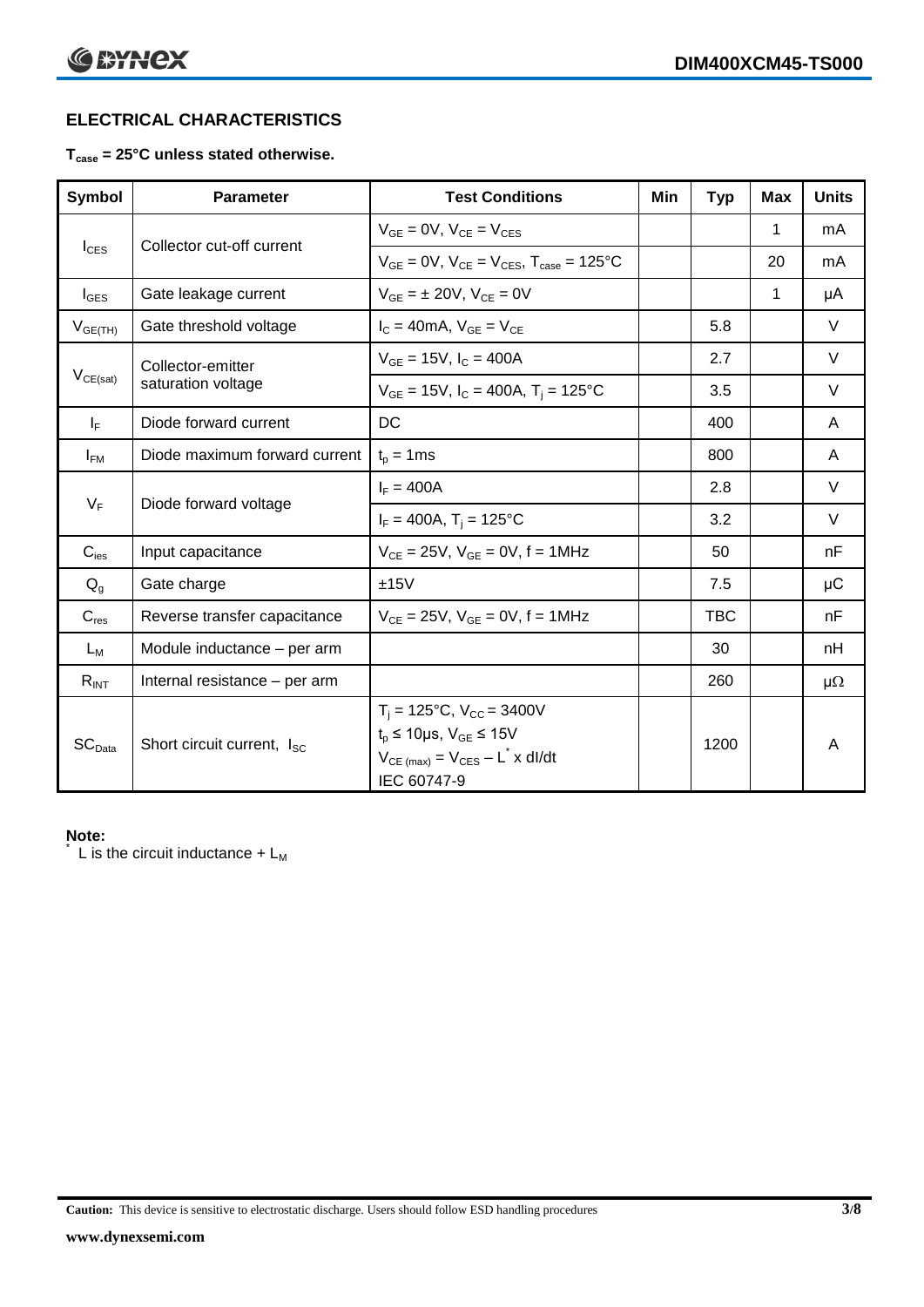# **ELECTRICAL CHARACTERISTICS**

**Tcase = 25°C unless stated otherwise**

| <b>Symbol</b>       | <b>Parameter</b>               | <b>Test Conditions</b>                                                                      | Min | Typ. | <b>Max</b> | <b>Units</b> |
|---------------------|--------------------------------|---------------------------------------------------------------------------------------------|-----|------|------------|--------------|
| $t_{d(\text{off})}$ | Turn-off delay time            |                                                                                             |     | 3000 |            | ns           |
| $t_{\rm f}$         | Fall time                      | $I_C = 400A$<br>$V_{GF} = \pm 15V$                                                          |     | 600  |            | ns           |
| $E_{OFF}$           | Turn-off energy loss           | $V_{CE} = 2800V$                                                                            |     | 1500 |            | mJ           |
| $t_{d(on)}$         | Turn-on delay time             | $R_{G(ON)} = 8.2\Omega$<br>$R_{G(OFF)} = 8.2\Omega$<br>$C_{qe} = 68nF$<br>$L_s \sim 165$ nH |     | 900  |            | ns           |
| $t_{r}$             | Rise time                      |                                                                                             |     | 350  |            | ns           |
| $E_{ON}$            | Turn-on energy loss            |                                                                                             |     | 1600 |            | mJ           |
| $Q_{rr}$            | Diode reverse recovery charge  | $I_F = 400A$                                                                                |     | 450  |            | $\mu$ C      |
| $I_{rr}$            | Diode reverse recovery current | $V_{CE} = 2800V$                                                                            |     | 350  |            | A            |
| $E_{rec}$           | Diode reverse recovery energy  | $dl_F/dt = 1000A/\mu s$                                                                     |     | 750  |            | mJ           |

## **Tcase = 125°C unless stated otherwise**

| Symbol       | <b>Test Conditions</b><br><b>Parameter</b> |                                                                                             | Min | Typ. | <b>Max</b> | <b>Units</b> |
|--------------|--------------------------------------------|---------------------------------------------------------------------------------------------|-----|------|------------|--------------|
| $t_{d(off)}$ | Turn-off delay time                        |                                                                                             |     | 3100 |            | ns           |
| $t_{\rm f}$  | Fall time                                  | $I_c = 400A$<br>$V_{GE} = \pm 15V$                                                          |     | 560  |            | ns           |
| $E_{OFF}$    | Turn-off energy loss                       | $V_{CE} = 2800V$                                                                            |     | 1600 |            | mJ           |
| $t_{d(0n)}$  | Turn-on delay time                         | $R_{G(ON)} = 8.2\Omega$<br>$R_{G(OFF)} = 8.2\Omega$<br>$C_{qe} = 68nF$<br>$L_s \sim 165$ nH |     | 900  |            | ns           |
| $t_{r}$      | Rise time                                  |                                                                                             |     | 360  |            | ns           |
| $E_{ON}$     | Turn-on energy loss                        |                                                                                             |     | 2200 |            | mJ           |
| $Q_{rr}$     | Diode reverse recovery charge              | $I_F = 400A$                                                                                |     | 750  |            | μC           |
| $I_{rr}$     | Diode reverse recovery current             | $V_{CE} = 2800V$                                                                            |     | 380  |            | A            |
| $E_{rec}$    | Diode reverse recovery energy              | $dl_F/dt = 1000A/\mu s$                                                                     |     | 1250 |            | mJ           |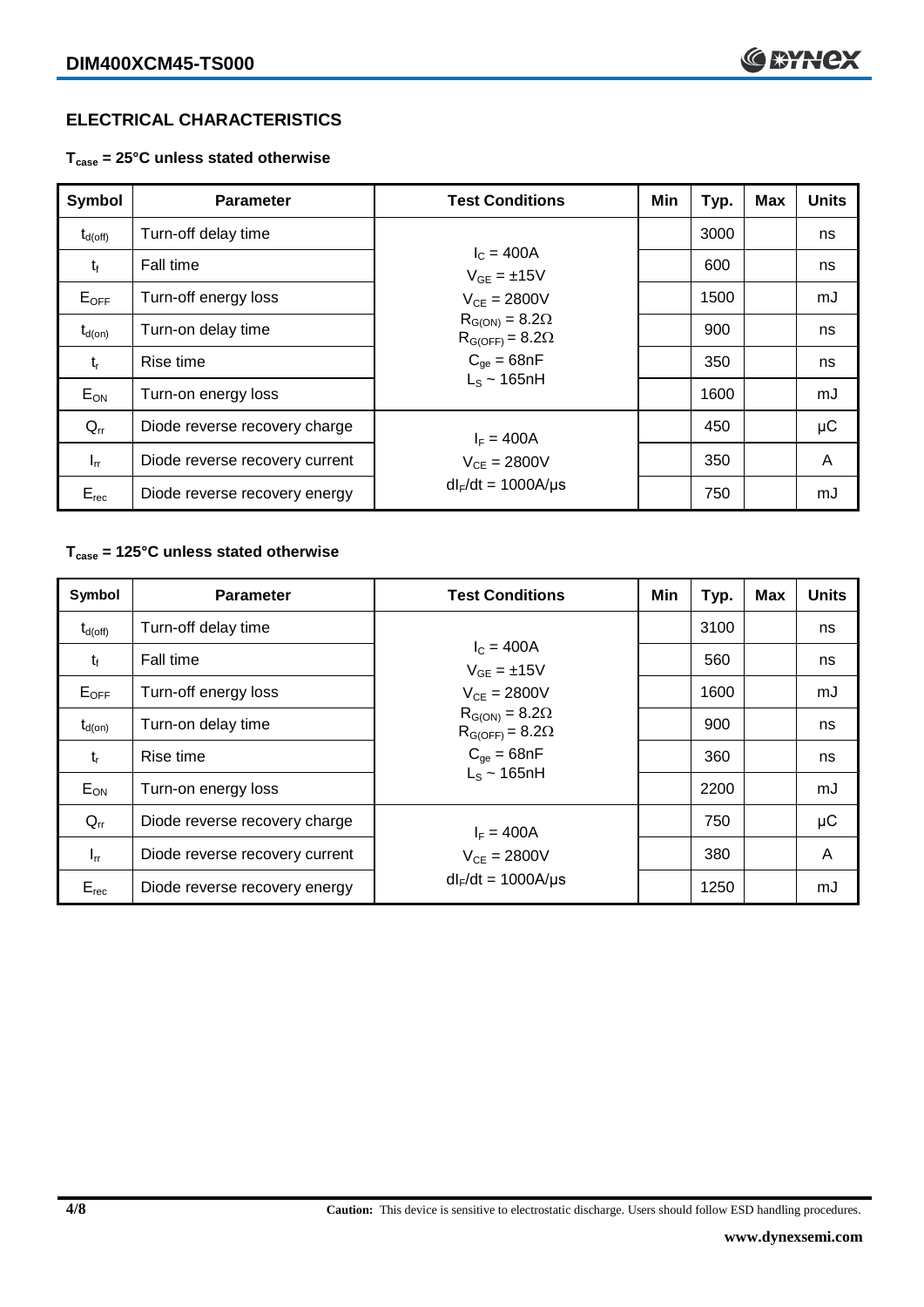



**Caution:** This device is sensitive to electrostatic discharge. Users should follow ESD handling procedures **5/8**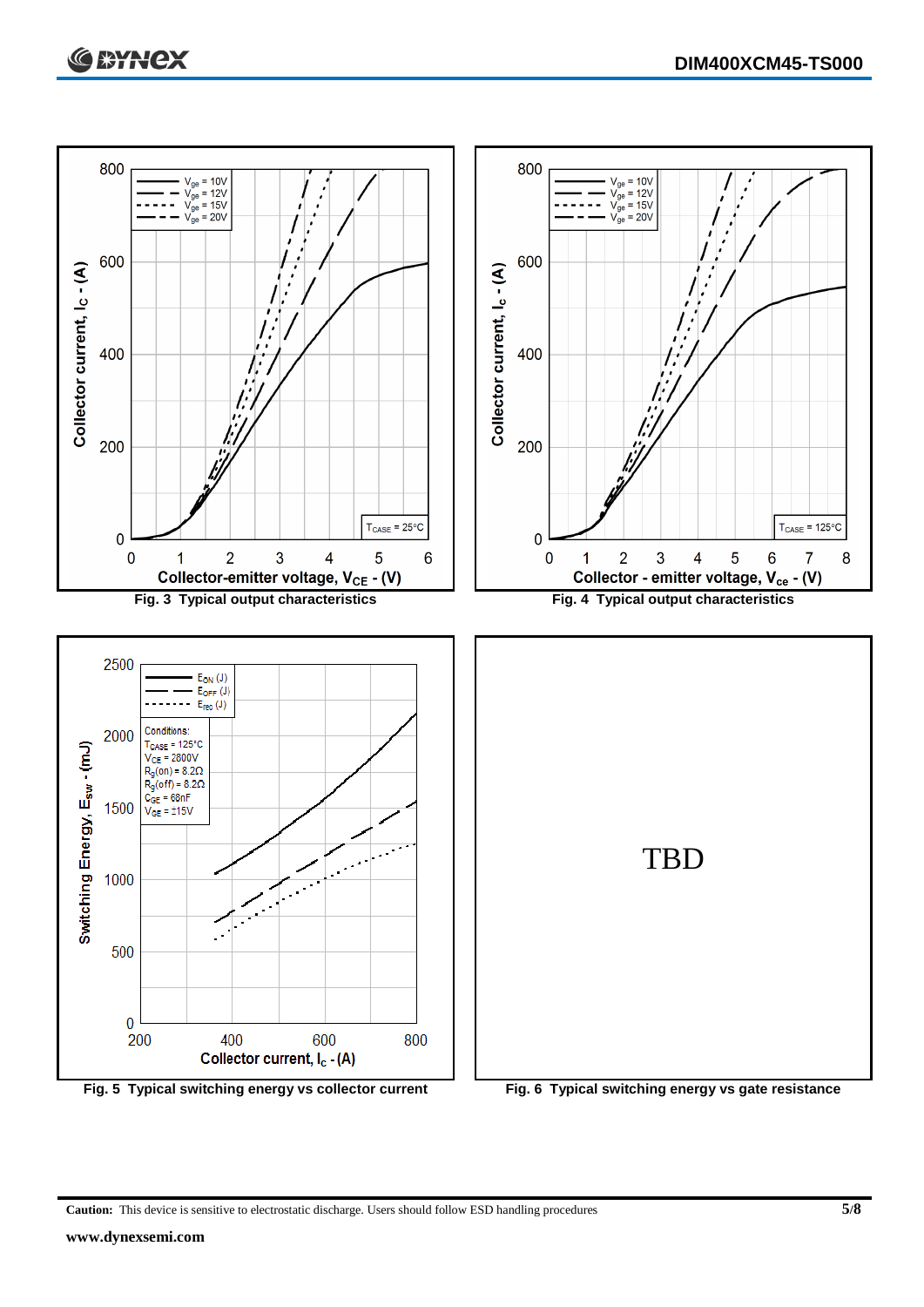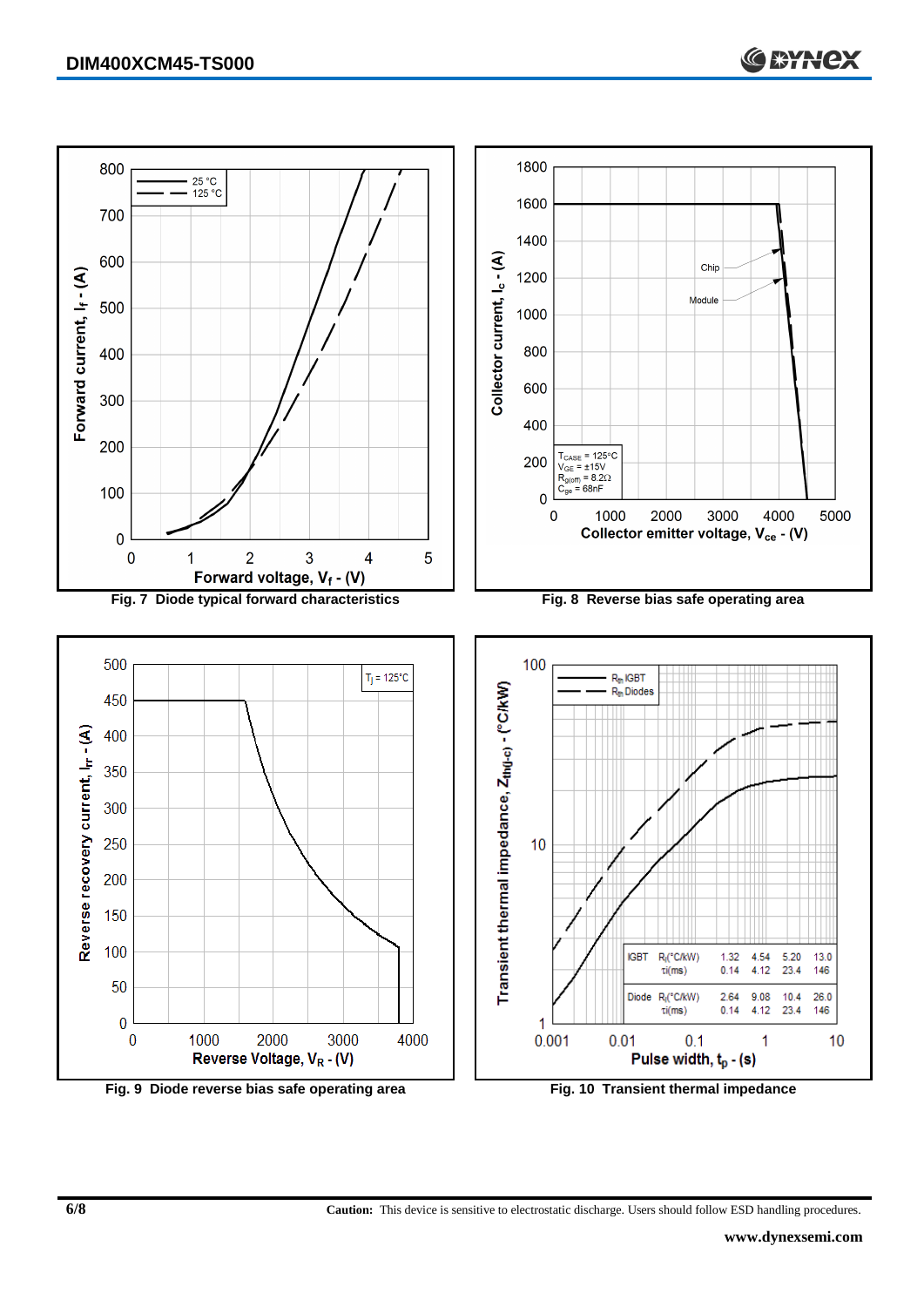

#### **PACKAGE DETAILS**

For further package information, please visit our website or contact Customer Services. All dimensions in mm, unless stated otherwise. **DO NOT SCALE.**



**Caution:** This device is sensitive to electrostatic discharge. Users should follow ESD handling procedures **7/8**